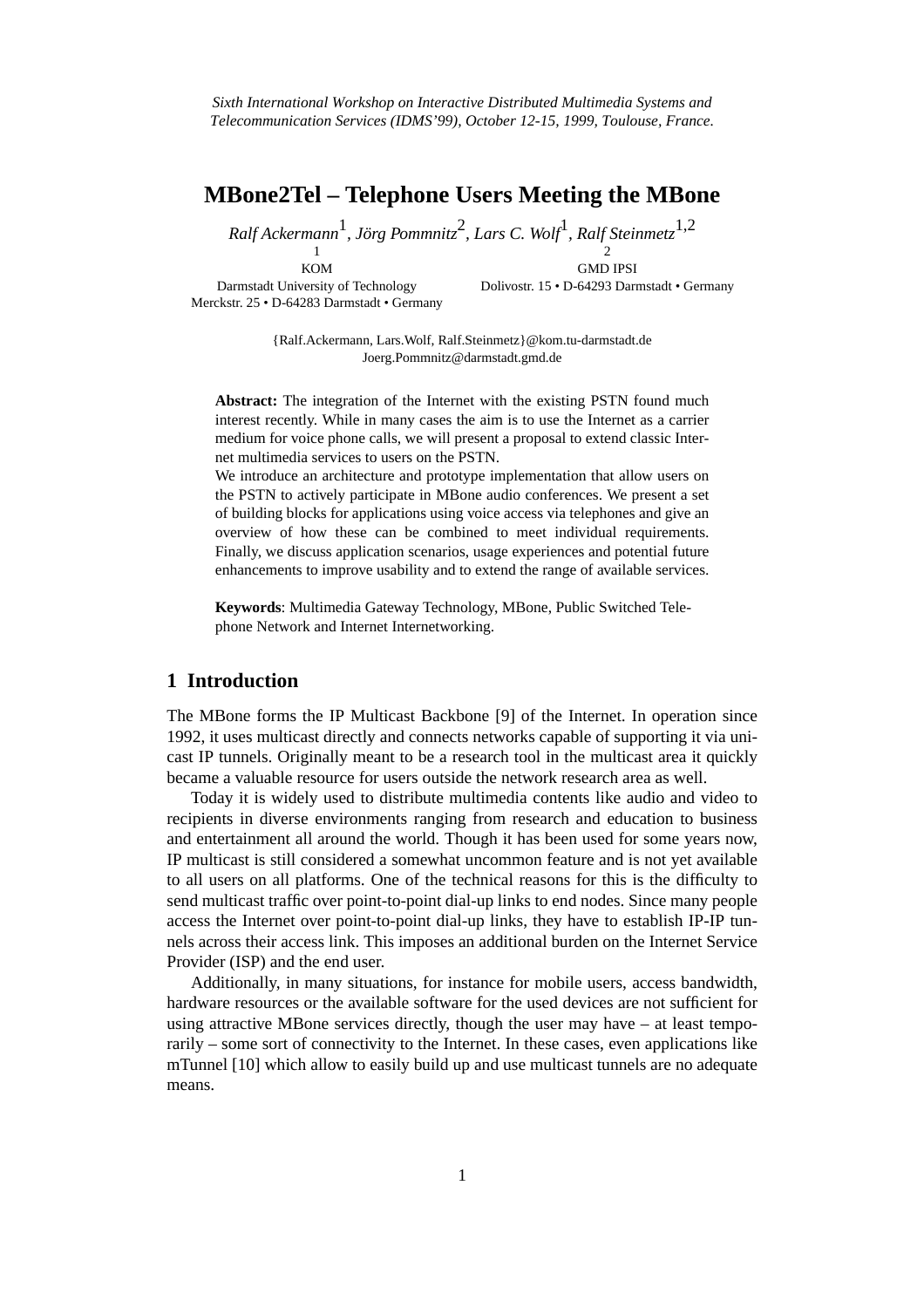One of the most attractive MBone services is audio (and video) conferencing using tools such as the "Robust Audio Tool" rat [11] or vat. Our work was initially inspired by the lack of an adequate access facility for our research staff members. When they worked at home but tried to take part in a scientific conference transmitted via the MBone, we actually had to attach the handset of a conventional phone to a workstation loudspeaker manually.

The idea came up, that if it would be possible to access MBone audio conferences from standard Public Switched [Telephone](#page-2-0) Network (PSTN) terminals (i.e. simple phones or video phones) i[n](#page-4-0) [a](#page-4-0) [conven](#page-4-0)ient and comfortable way, t[he](#page-5-0) [possibl](#page-5-0)e audience for MBone distributed content could be significantly increased. Hence, the MBone2Tel Gateway (Figure 1) described in this paper is designed to bridge the gap between the MBone and the PSTN.

After a discussion of related issues in the next section, we will describe the concept and architecture of the gateway in Section 3 before we focus on both the implementation of audio forwarding (Section 4) and the control facilities (Section 5). Finally, usage scenarios and possible extensions of the Gateway are shown.

### **2 Related Work**

Over the last years many MBone based applications have been developed, covering the domain of audio and video conferencing including archival of MBone sessions and the reliable and efficient distribution of data to many customers.

Much of that work has been done as part of the MERCI (Multimedia European Research Conferencing Integration) [2] project which resulted in the availability of powerful applications like the *Robust-Audio Tool* (rat). These tools can cope with varying network co[ndit](#page-10-0)ions causing jitter, corruption or packet loss and still deliver a reasonable good quality to the end user and interoperate with other solutions. Their main drawback is that they are limited to a pure M[Bon](#page-10-0)e environment and cannot be used by plain PSTN users.

The interworking between MBone tools and applications implementing the ITU recommendations of the T.12x and H.3xx series is regarded to be of high importance, as stated e.g. in [\[5\].](#page-11-0) The ITU recommendations describe the implementation of multipoint multimedia conferences both for [circu](#page-11-0)it switched networks as well as for packet switched ones. Especially the H.323 standard [8] is one of the most important protocol candidates within the evolving field of IP telephony.

To provide interoperability of the MBone and the PSTN world, work has been carried out as part of research projects such as MERCI as well as by individual commercial initiatives [18]. These efforts resulted in the design, development and public availability of applications and services [19] which are capable of forwarding multimedia content between the MBone and the PSTN H.3xx domain while also providing means for multiple access and an adequate mapping of control semantics. While this already broadens the coverage of potential users, it still leaves those without access to H.3xx/T.12x equipment without support. These can be users who are either not attached via the necessary access lines, such as mobile users with a GSM phone or persons who – probably even more often – may not use the appropriate applications due to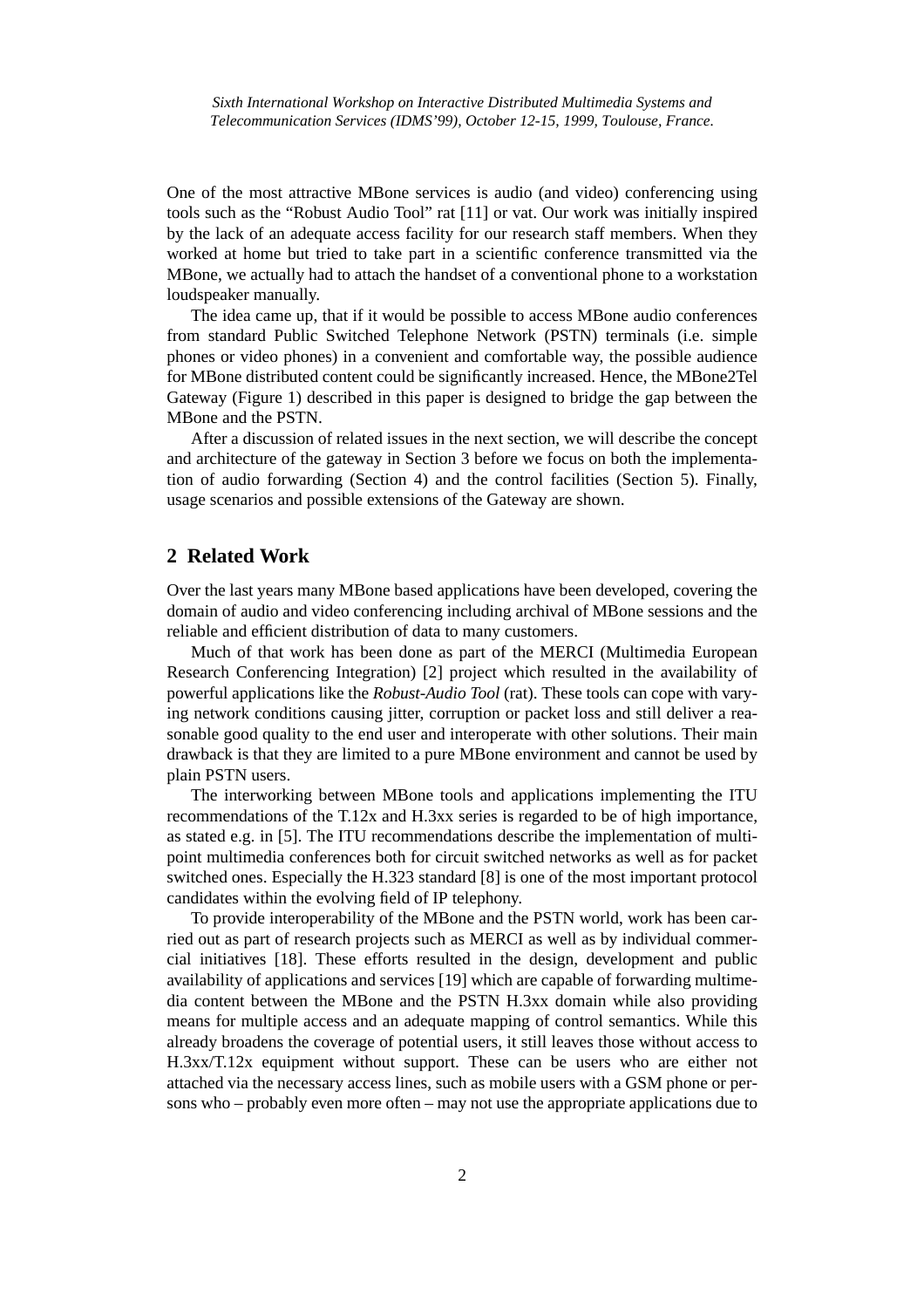<span id="page-2-0"></span>hard- or software restrictions. Therefore, our implementation does not compete with approaches that bridge into the T.12x or H.3xx world directly. Our work is orthogonal and covers a large and yet still mostly unsupported area.

Actually there are many efforts to use the I[ntern](#page-11-0)et as a carrier medium for telephone calls and to integrate the usage of the PSTN with Internet applications. The IETF working group "Internet Telephony" (iptel) [12] concentrates on the engineering of protocols to be used for IP telephony applications and signalling as well as on the deployment and interaction of gateways between the Internet and the PSTN. This primarily focuses on the transport of telephone traffic via the IP infrastructure.

The "PSTN-Internet Internetworking" (pint) [13] working group describes application scenarios and frameworks such as "Click to dial" and "Voice access to Web content". Many of the building blocks we implemented can easily be adapted to be used for providing a selection of these services as well.

In summary, while these approaches provide access to MBone sessions from H.32x devices resp. use the Internet as transport medium for phone calls, our work adds the support for phone users to access MBone sessions.



**Fig. 1. MBone2Tel Gateway**

## **3 The MBone2Tel Gateway**

#### **3.1 Intended Features and Design Considerations**

The design of the MBone2Tel Gateway was driven by the following goals:

- implement the basic service of forwarding audio content bidirectionally between MBone audio conferencing sessions and the PSTN,
- do not restrict the intended audience by means of special hardware or software requirements
- keep the operational overhead for a regular service as small as possible while still retaining a maximum of configurability,
- develope components which can easily be adapted and combined to support further scenarios such as dial-up voice access to Email or active notifications on the occurrence of certain events.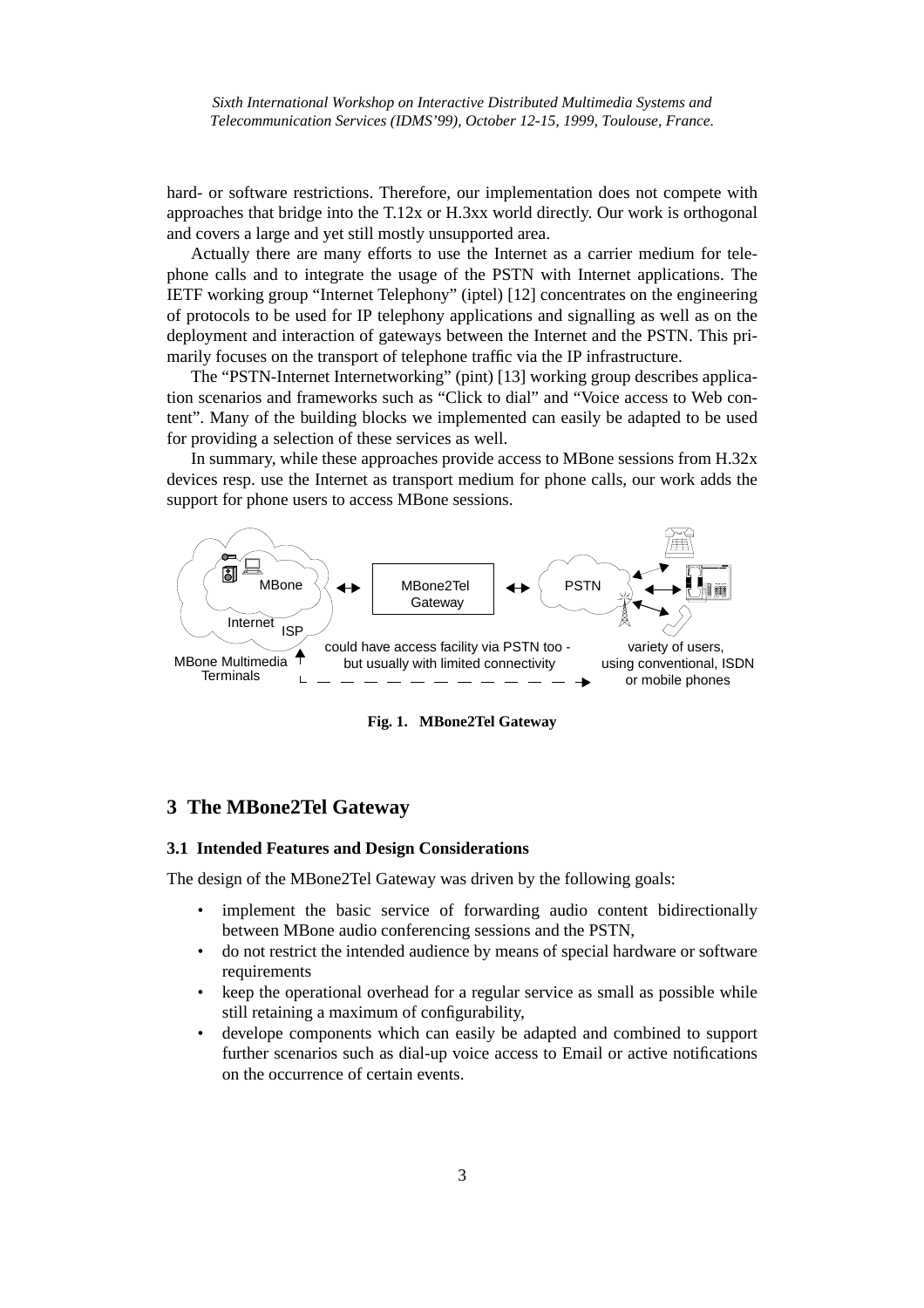There are various well established MBone and other audio conferencing tools. We decided to use already available and proven components and concentrate on enhancing and integrating them in a new way. By keeping the interfaces towards these applications as small and universal as possible, we can also benefit from advances in these base tools.

As shown in Figure 1, the MBone2Tel Gateway is located between the Internet and the PSTN and is connected to both of them. A regular phone user makes a standard PSTN call to the gateway and can participate in a MBone session. Figure 2 shows a more detailed view of the gateway and its building blocks as well as their interactions.



**Fig. 2. Architecture of the MBone2Tel Gateway**

#### **3.2 Basic operation**

When a user with a conventional phone dials up the gateway, the Audio Interface towards the PSTN accepts the call and presents a short introduction message and a description of the available services is generated on the fly by a speech generation component. All the control information is locally stored and is dynamically updated either by the system's operator or automatically through interacting with the Session Directory Interface that permanently receives and decodes Session Announcements from the MBone. The caller is then guided through an audio menu and may select his further operation either by Dial Tone Multi-Frequency (DTMF) tones, by giving single word answers to questions or by naming a MBone session directly through its multicast address and port.

When a valid session is chosen, an enhanced "rat" program is started with the corresponding parameters and audio data is forwarded bidirectionally through the Audio Interface towards the MBone. After the connection is set up that way it can be used to take part in the selected MBone audio conference as passive listener or even as an active talker and the configuration database is updated to represent the current state of the gateway.

All the control and management information can also be accessed via a WWW and a Java based interface that is used locally as well as from the Internet via a unicast connection. The management of the system is also done this way.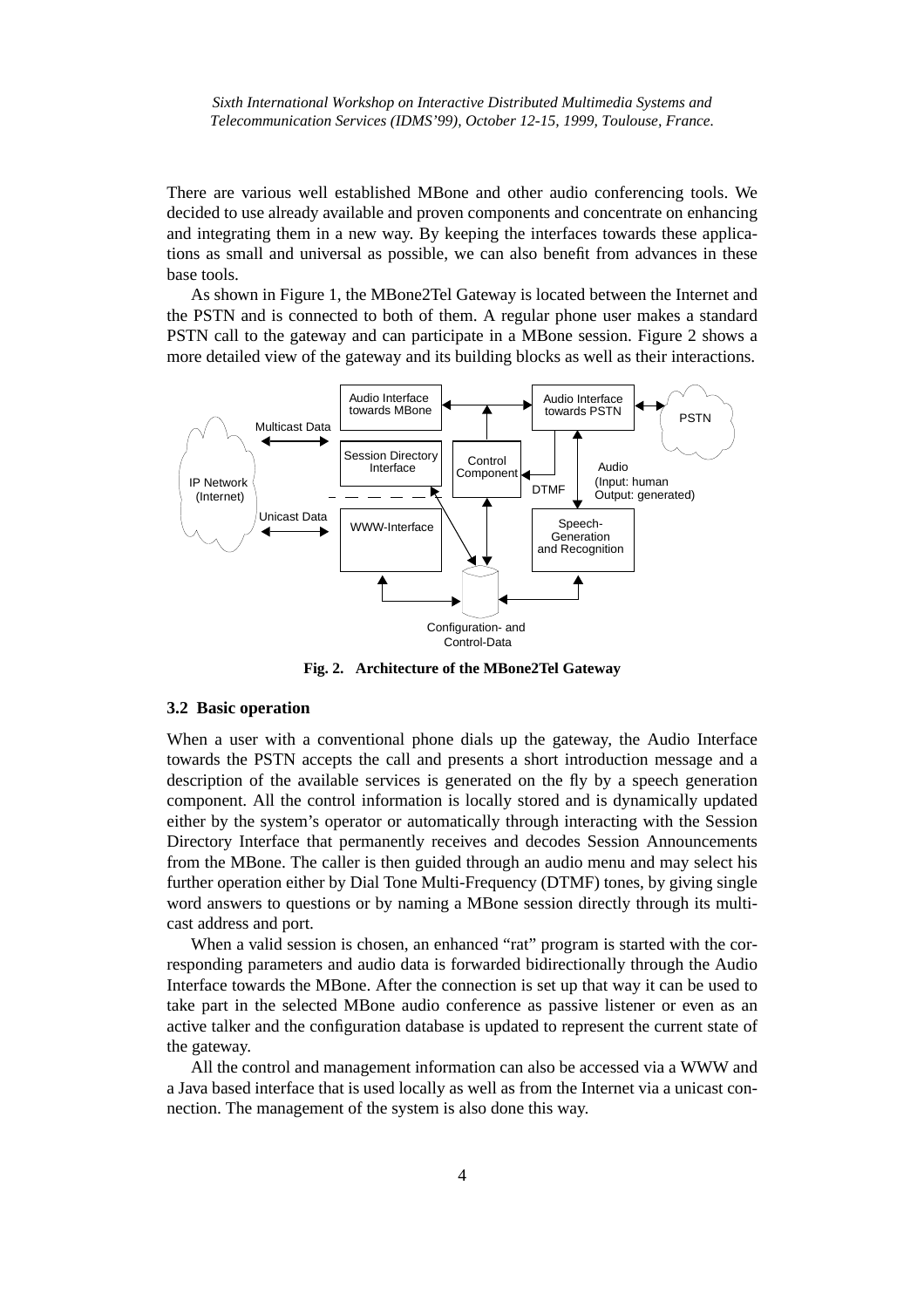## <span id="page-4-0"></span>**4 Audio Forwarding**

The prototype implementation of our MBone2Tel Gateway has been done on the Linux operating system and largely benefits from the features the system supports for accessing the PSTN via ISDN-cards or voice modems.

The part responsible for audio forwarding (see Figure 3) is basically split into two components. One component, the audio interface towards the MBone, receives and decodes the incoming data stream from the network in the receiving case or encodes and sends it when the phone user speaks. It is based on the popular MBone "Robust Audio Tool" (rat) which has been extended with a generic audio interface that is able to forward and receive audio data using the systems IPC mechanisms, namely Named Pipes. By using "rat" we profit from the work already done in the area of jitter compensation and redundant audio transmission as well as from its adaptivity to varying network conditions.



#### **Fig. 3. Audio Forwarding – Components and Data Flow**

The othe[r](#page-11-0) [com](#page-11-0)ponent, the audio interface towards the PSTN, waits for incoming calls or originates them, establishes a connection and sends the audio data to the PSTN. Doing our experiments in Germany, where the ISDN system has a widespread deployment, we used the functionality provided by the ISDN kernel extension (isdn4linux) [14] of the Linux operating system. It provides a modem emulation accessible over a TTY-like interface. The code we implemented has been largely inspired by the "vbox" package [15], which implements a telephone answering machine on top of the isdn4linux facilities.

To keep compatibility with conventional analog modems and to have a means of providing the service also without ISDN, we decided to use the isdn4linux modem emulation interface and to strictly follow a layered approach. This modem emulation is fairly complete and provides extended commands for voice processing compatible with the popular ZyXEL voice command pseudo standard. It supports features like voice activity detection and real-time in-band dial tone (DTMF) decoding which can be used to trigger control operations.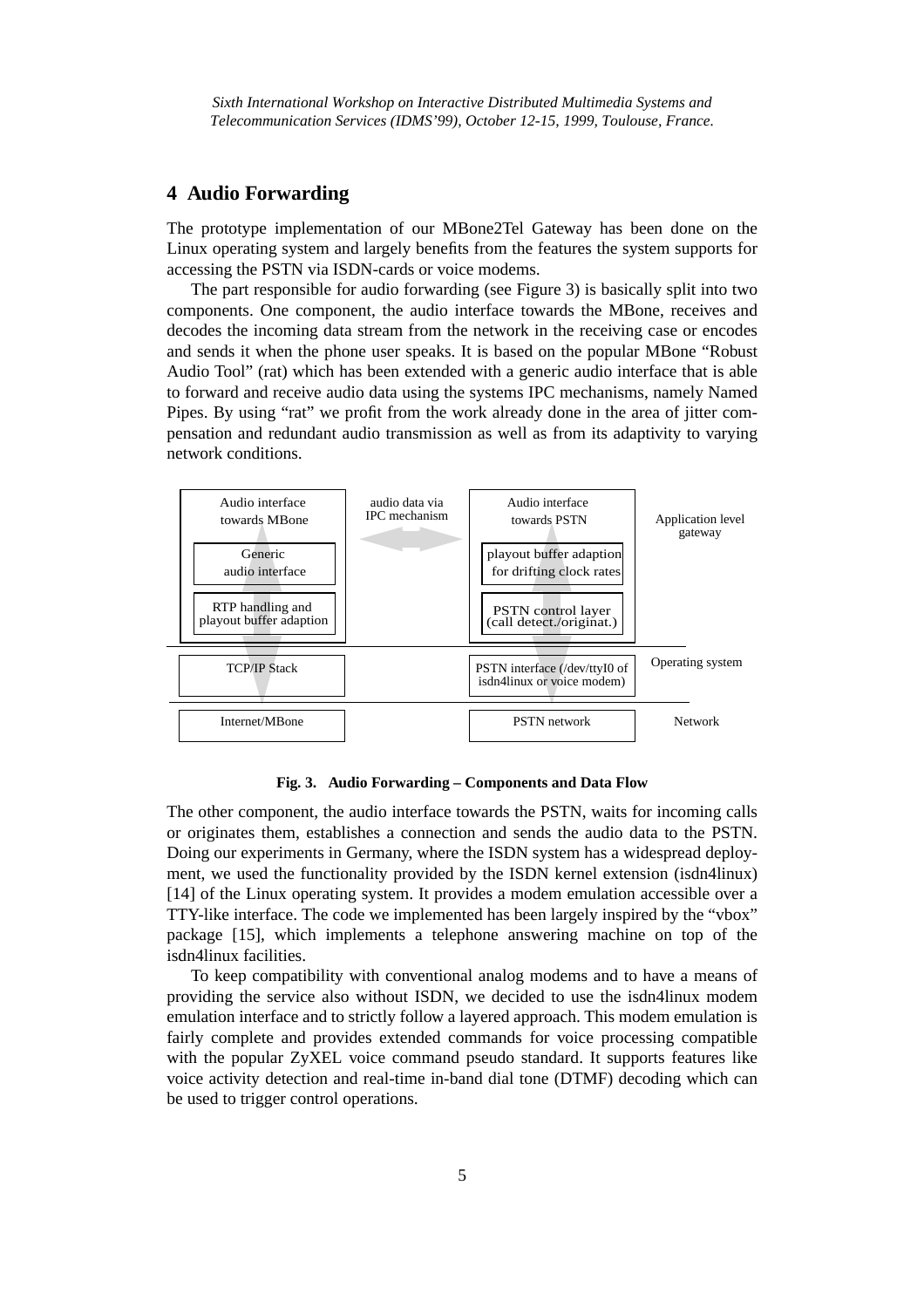<span id="page-5-0"></span>Within the whole system – which also has interfaces towards a synthetic speech generation and a speaker independent single-word recognition module, that we will describe later on – we use a uniform 16 bit signed little endian audio format. Thus the components which all have to implement an interface towards this format can be combined in a very easy manner and form a kind of a tool box.

The independent timing used by the two components of the gateway system was a subtle problem. Forwarding audio data from the MBone to the PSTN layer and vice versa is typically application driven. In our scenario data has to be sent at a rate that corresponds to the sampling rate of the PSTN side (e.g. 8 kHz in the ISDN system). This rate should be the same for both parts, but the sampling clocks may drift apart. If the "producer" is too slow, the audio stream gets interrupted which is audible by annoying clicks. When too much data is arriving, buffers may overflow and audio information gets lost. We cope with these problems by using a playout buffer adaption algorithm.

While the telephone line as a dedicated medium is used continuously, this is not the case for the transmission medium in MBone sessions. The approach there is typically to only emit audio data packets when a speaker is really active. This can be indicated either explicitly by pressing some kind of Push To Talk (PTT) button or implicitly by a voice activity detection mechanism. Due to the limited control facilities when using a conventional handset, we used the voice activity feature of the MBone tool "rat".

### **5 Control Operation of the Gateway**

For widespread and convenient use of the gateway appropriate control mechanisms are of crucial importance. While the described forwarding of audio content is typically determined by the characteristics of the connected systems and the encoding they use and therefore straightforward, there is a wide spectrum of potential control mechanisms. Basically a user wants to decide which MBone session he gets connected to and whether the gateway should play a passive role by just accepting calls or an active one by calling him itself.

Typically, there is a varying number of different MBone sessions that can be received at the gateway location at a time and might be of potential interest for a caller. There are multiple ways for a user to select one of these sessions. The various possibilities to control the operation of the gateway can be categorized along the following parameters:

- the direction in which descriptive data or control information is transferred,
- the media and encoding used for the descriptive and control data,
- the time when the information is presented or the control operation takes place.

This leads to the matrix of usage scenarios shown in Table 1. We show the third dimension (time) by distinguishing between white (if the information flow or control operation takes place before the actual session) and shaded (if the operation takes place during the session) table fields.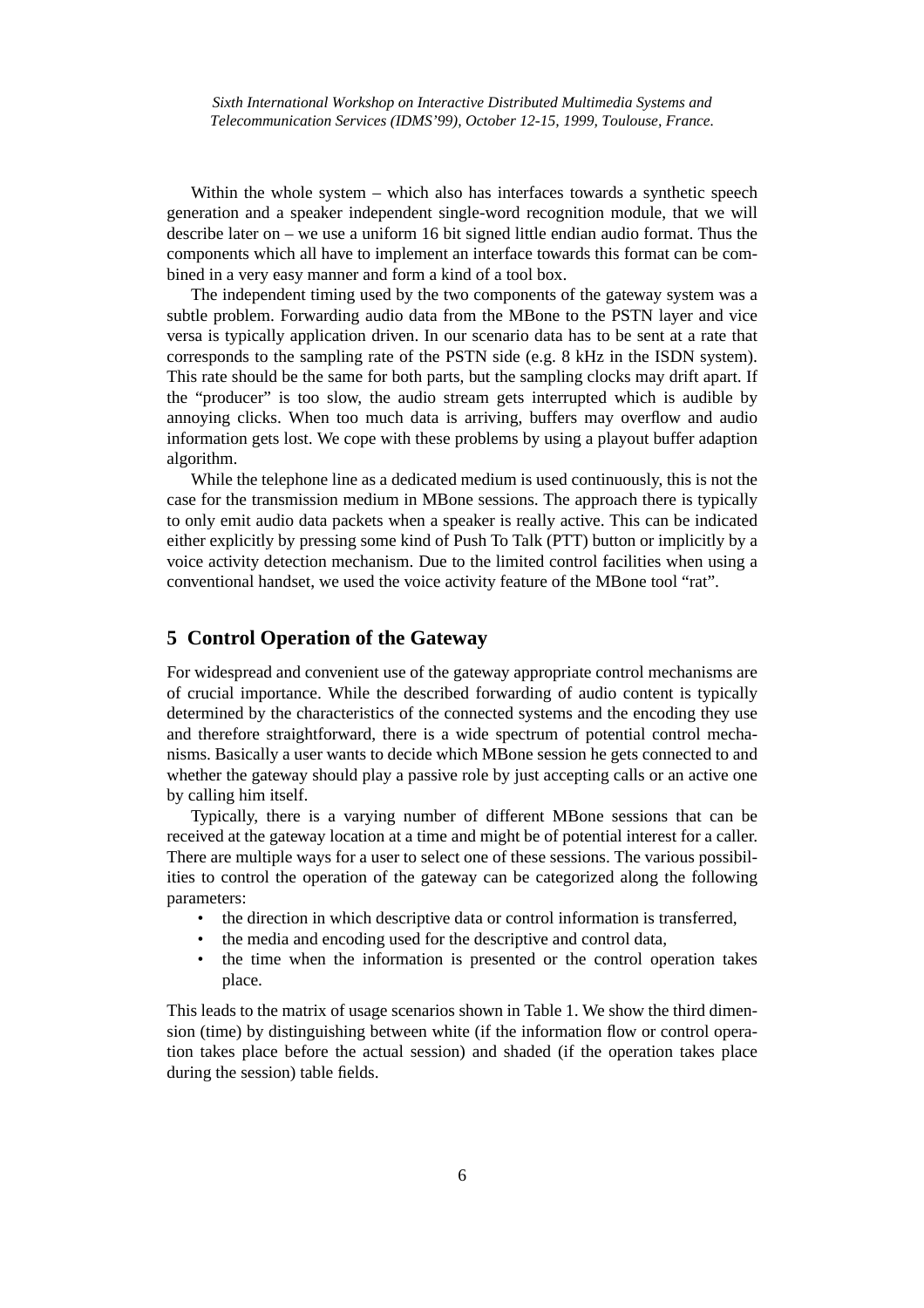white – before the session  $\vert$  shaded – during the session

|                                        | data presented to the user                                                                                                                                                              | descriptive and control data originated by<br>the user                                                                                                                                                                                                                                               |
|----------------------------------------|-----------------------------------------------------------------------------------------------------------------------------------------------------------------------------------------|------------------------------------------------------------------------------------------------------------------------------------------------------------------------------------------------------------------------------------------------------------------------------------------------------|
|                                        | (1) Audio description of available sessions<br>and navigation support in a voice<br>guided menu - but in a call before the<br>actual session itself.                                    | (2) Control managed via an initial call to a<br>dedicated service telephone number<br>(which could even be operated by a<br>human), while the gateway's MBone<br>audio data service is provided by another<br>telephone number.                                                                      |
| (using the session channel)<br>in-band | $(3)$ Equivalent to $(1)$ but as part of the ses-<br>sion.                                                                                                                              | (4) Navigation through a menu by means of<br>DTMF touchtones generated either by<br>the telephone itself or an adequate exter-<br>nal dialer.<br>Additionally speaker independent single<br>word recognition can be used to choose<br>alternatives presented by the voice menu.                      |
|                                        | (5) Calls can be originated by the system<br>whenever they are scheduled and the<br>MBone session actually starts.<br>Additionally all the features described<br>under (7) may be used. | (6) MBone sessions can be initiated and<br>advertised via a proxy interface to a ses-<br>sion directory tool, thus not requiring<br>direct MBone connectivity.<br>Additionally all the features described<br>under (8) may be used.                                                                  |
| out-of-band                            | (7) The announcement of available serv-<br>ices (dial-up number according to a cer-<br>tain MBone session) can be done by<br>means of Electronic Mail or a<br>WWW-Interface.            | (8) User may actively manipulate the<br>assignment of a dial-up number to a<br>MBone session, may give additional<br>information (such as his real name) and<br>may change transmissions parameters or<br>activation of its channel using a WWW<br>browser interface enhanced with a Java<br>Applet. |

|  | Tab. 1. Systematization of Control Modes |  |  |
|--|------------------------------------------|--|--|
|--|------------------------------------------|--|--|

All of the described cases are supported by the gateway and have been evaluated. We now describe the most common ones in more detail and give an overview of their implications and the software components that have been developed to support them.

#### **5.1 Static Mapping between MBone Sessions and PSTN Numbers**

In the case of a static mapping from MBone sessions to PSTN numbers, the session to be accessed through the gateway is fully determined by the telephone number the user dials up to and the time he does so. In a very basic implementation the provider of the gateway may thus statically assign a MBone session to a certain number and – as a first additional service – reject calls or present a corresponding informative audio message during the time the session is not yet or no longer active. This configuration, while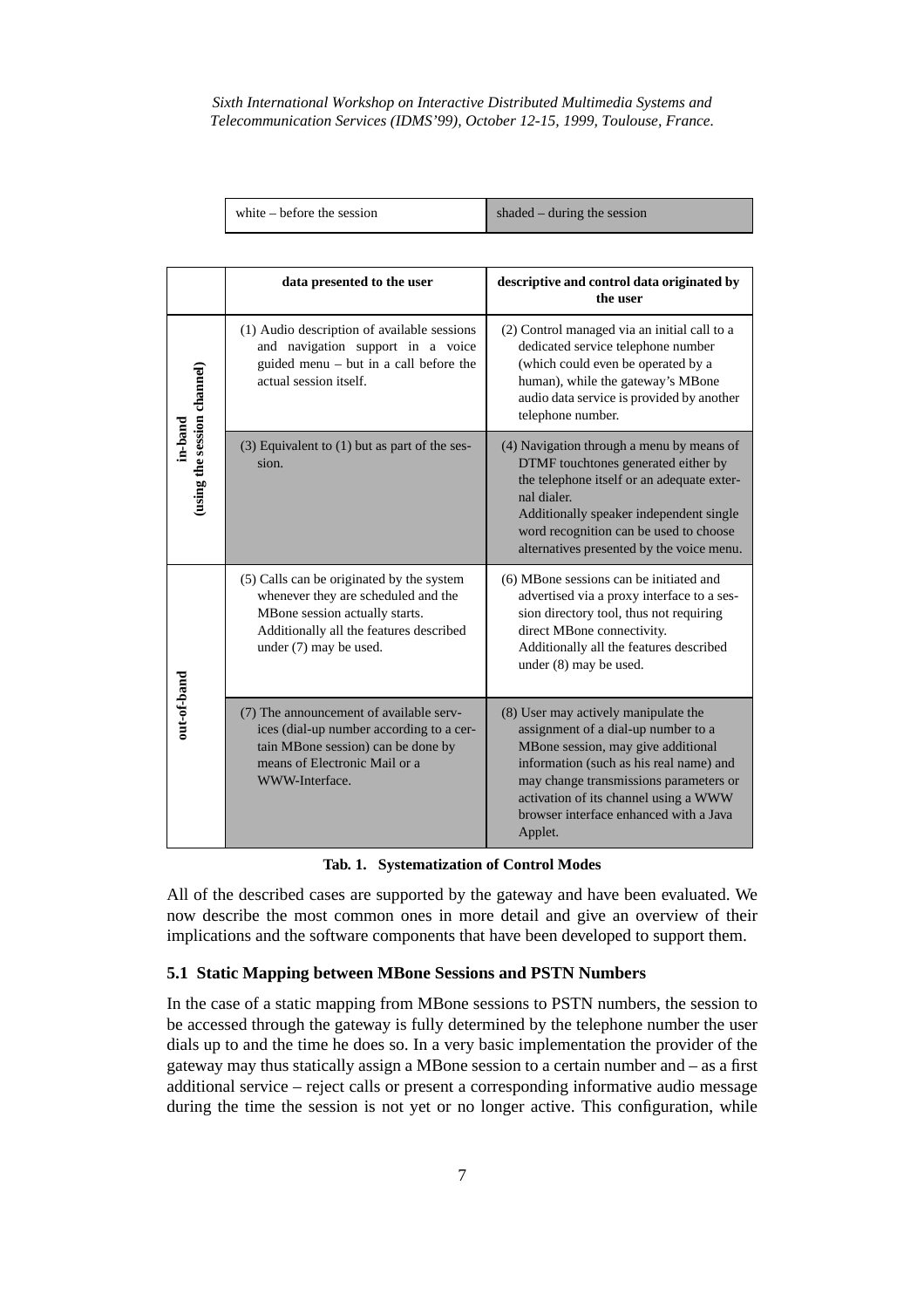usable and implementable without much additional effort, still has a considerable management overhead and an even more serious problem: How do potential users learn about this mapping? In order to solve this problem it is desirable to give users additional information and let them choose the session themselves.

### **5.2 User Controlled Session Mapping**

With a user controlled session mapping the particular session which a user receives can either be predetermined before the call is done or may be chosen or even changed while the telephone connection is already established. In this approach descriptive information and control data may either be handled in-band during the connection or out-of-band through a call in advance or via a computer based interface. All variants will now be explained in more detail. We show that despite of our initial concentration on access by means of a simple telephone also the latter mode where a computer is used in addition to a phone may be very useful.

### **5.2.1 Integration of a Text-to-Speech, DTMF- and Single-Word-Recognition Component**

For a regular service, it is desirable to

- have a means to inform the user about the session he will be attached to when he dials up a certain number,
- to guide him through navigation menus, where he can cho[ose](#page-10-0) between several options
- o[r to](#page-10-0) inform him about errors that have [occ](#page-10-0)urred.

While some of this information is static and could be prerecorded and replayed whenever this is necessary, problems may arise for data that changes frequently such as, for instance, the MBone session announcements. Session announcements are encoded according to the rules of the Session De[scr](#page-10-0)iption Protocol SDP [4] and transmitted using the Session Announcement Protocol SAP [6]. A tools like the Session directory tool sdr [7] can be used to send and receive announcements.

We integrated a Text-to-Speech component which gives us the opportunity to generate audio information on the fly just by means of accessing text input files or commands. Since it is freely available and supports a rich set of languages and speaker voices, we use the Festival Speech Synthesis System [3] here. Due to its command-line interface, powerful Scheme-based scripting language and the free availability of all sources for research and educational purposes, it can be augmented to use the IPC mechanisms used in our gateway to attach various audio sources.

In our scenario, the speech synthesis component is used to ge[nerat](#page-11-0)e audio from english text input and has been proven to work quite satisfying. It supports an operation mode that – after a short introduction message – guides a caller through a menu of available MBone sessions from which he may choose by signalling through DTMF tones.

Since DTMF tone generation is not always available, we incorporated the speaker-independent Single-Word-Recognition component "EARS" [16] into our sys-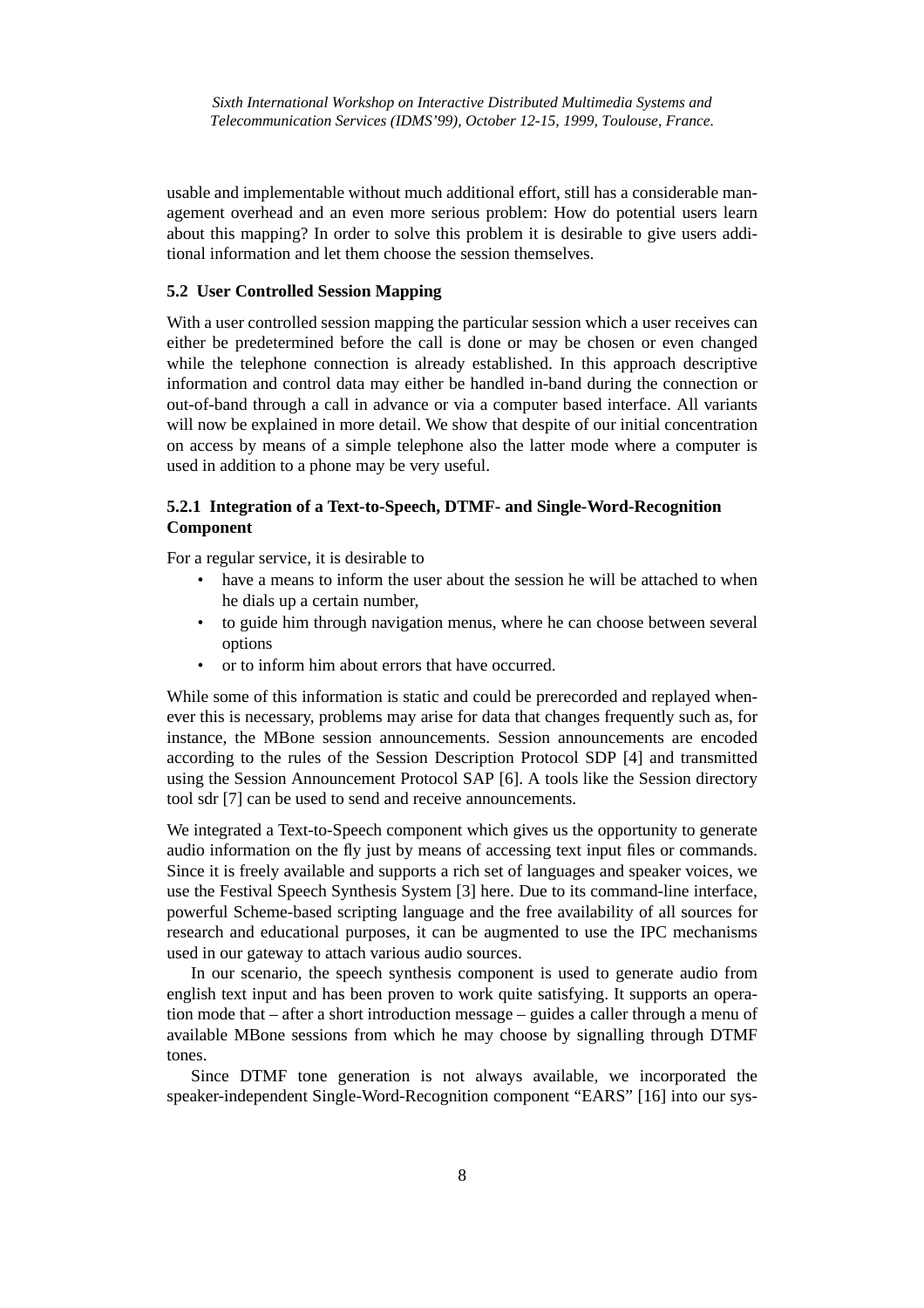tem. It has been enhanced with the generic audio interface and may thus be trained and used via a telephone line. In the interest of a high recognition rate we limited the vocabulary to the answers "Yes" or "No" for decision questions, the ordinal numbers 0 to 9 and the word "dot". This way a user may choose to select a MBone session – that must be known to him – directly by naming its associated multicast address and port. If the recognition result is valid within the current context we trigger the selected operation, otherwise the question and its possible answers are presented to the user again. Doing both the training and usage experiments with a couple of different users we got an acceptable behavior of the recognition component though its utilization needs very disciplined callers and takes some time to get accustomed to.

After a session is chosen the gateway starts up the "rat" component and connects the audio input and output streams. This mode is suitable for users with a conventional phone and no further means of control. However, a selection-only mode requires the operator of the gateway to do a preselection of the MBone sessions presented, otherwise the number of alternatives is usually unacceptable large.

#### **5.2.2 Management via a WWW-Interface**

As stated before the number of MBone sessions available simultaneously at a site makes handling them just by means of DTMF or voice navigation quite uncomfortable or even impossible and typically requires a considerable human configuration effort for preselecting a reasonable subset. Therefore, in order to provide a regular service, we incorporated a WWW interface that allows to manage the system in an easy and yet very efficient way.

It reads session announcements that are received and decoded by the session directory tool sdr and enables a remote or local user to assign dial-in or dial-out connections to a certain MBone session by means of a Java applet.

| Manage connections |                     | SOR Princy Mode | <b>Dialout Meder</b> | Holp:<br>Глостурбан |                |    |         |                   |
|--------------------|---------------------|-----------------|----------------------|---------------------|----------------|----|---------|-------------------|
| ERV Location       | Виволом вопис.      | D.MO            | Times.               | MC-NEBYESS          | <b>MC-Port</b> | ш  | MDOM:   | Dial-Up Number    |
| HOM                | Test-Gession/I      | 99.03-31.13.99  | 100103400            | 224 2 3 3           | 6855           | 16 | 拆卖部     | 449-5155-190139   |
|                    | <b>Criciana Res</b> | 10.02-21.12.99  | 100:03-34:00         | 324 3 3 3           | 0400           | 16 | private | +49-8151-195982   |
|                    | .                   |                 |                      |                     |                |    | .       | <b>STATISTICS</b> |
|                    |                     |                 |                      |                     |                |    |         |                   |

**Fig. 4. Controlling the Gateway via a Java Interface**

Though it may not be obvious from the very beginning, why a user who is directly connected to the Internet – which is a necessary prerequisite for using this management facility – should use the gateway, there are several reasonable scenarios, where this is quite desirable. Examples are mobile users, who scheduled the configuration in advance or are using a device such as a personal communicator via a GSM data connection, but have no means for taking part in the audio conference otherwise. The interface also allows the initiation of MBone sessions by means of a proxy session directory mode. This is important for users who want to originate a MBone session but have no means of accessing the MBone directly. Users may also be called by the Gateway at a preconfigured time when using the "Dialout Mode".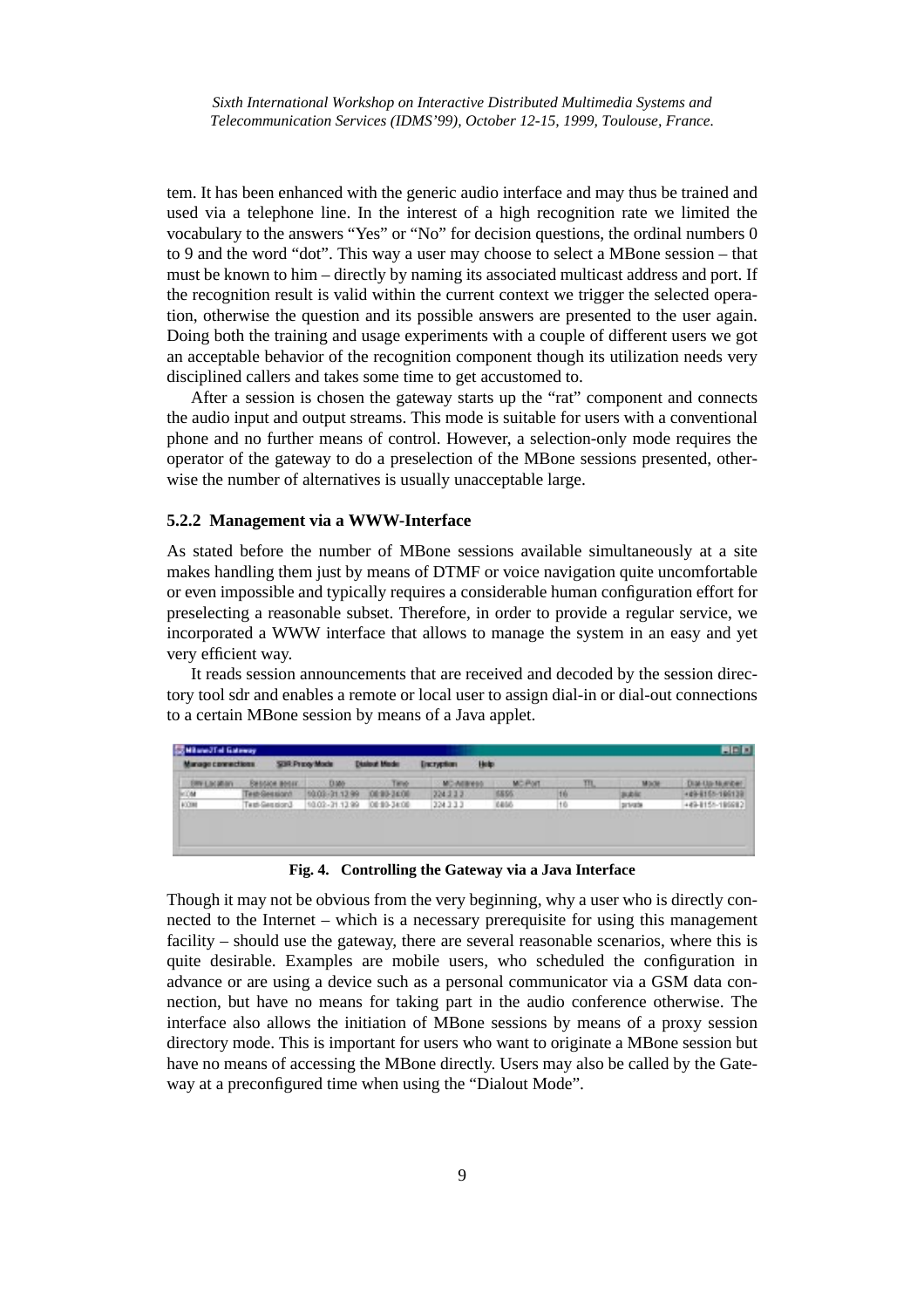## **6 Conclusion and Future Work**

The gateway has been in experimental operation for a few months at our site and has proven to work stable. It is mainly used in the operation mode incorporating the WWW control component that allows to configure it using the information that is dynamically generated by the session directory tool sdr.

We also envision a couple of other interesting application scenarios. Universities or local ISPs could establish dial-up nodes that allow their students or customers to follow lessons distributed over the MBone. This would be useful for tele-learning applications.

With an adequate deployment of gateways it is also possible to arrange ad-hoc multiparty telephone conferences by just using conventional phones and having the MBone build a kind of virtual Multipoint Control Unit (MCU) (Figure 5). Such a scenario is otherwise still difficult to set up since it usually needs to be planned and arranged with a MCU provider in advance.



**Fig. 5. Gateways Forming a Virtual MCU for Multiparty Telephone Conferences**

The configuration can even be adapted to be used as a "Virtual PBX" [1], which in combination with an existing conventional telephony exchange provides additional services such as local user mobility.

When using a packet switched network for transmitting telephone calls, security considerations play an inherently important role for ensuring the callers privacy. This applies even more in our scenario where any user or malicious attacker can subscribe for receiving the corresponding multicast packets by just sending adequate IGMP messages. The audio tool "rat" supports closed group sessions by means of encrypting its audio data streams, whereas session keys have to be agreed upon, exchanged and typed in externally and all communication partners in a session have to use the same key.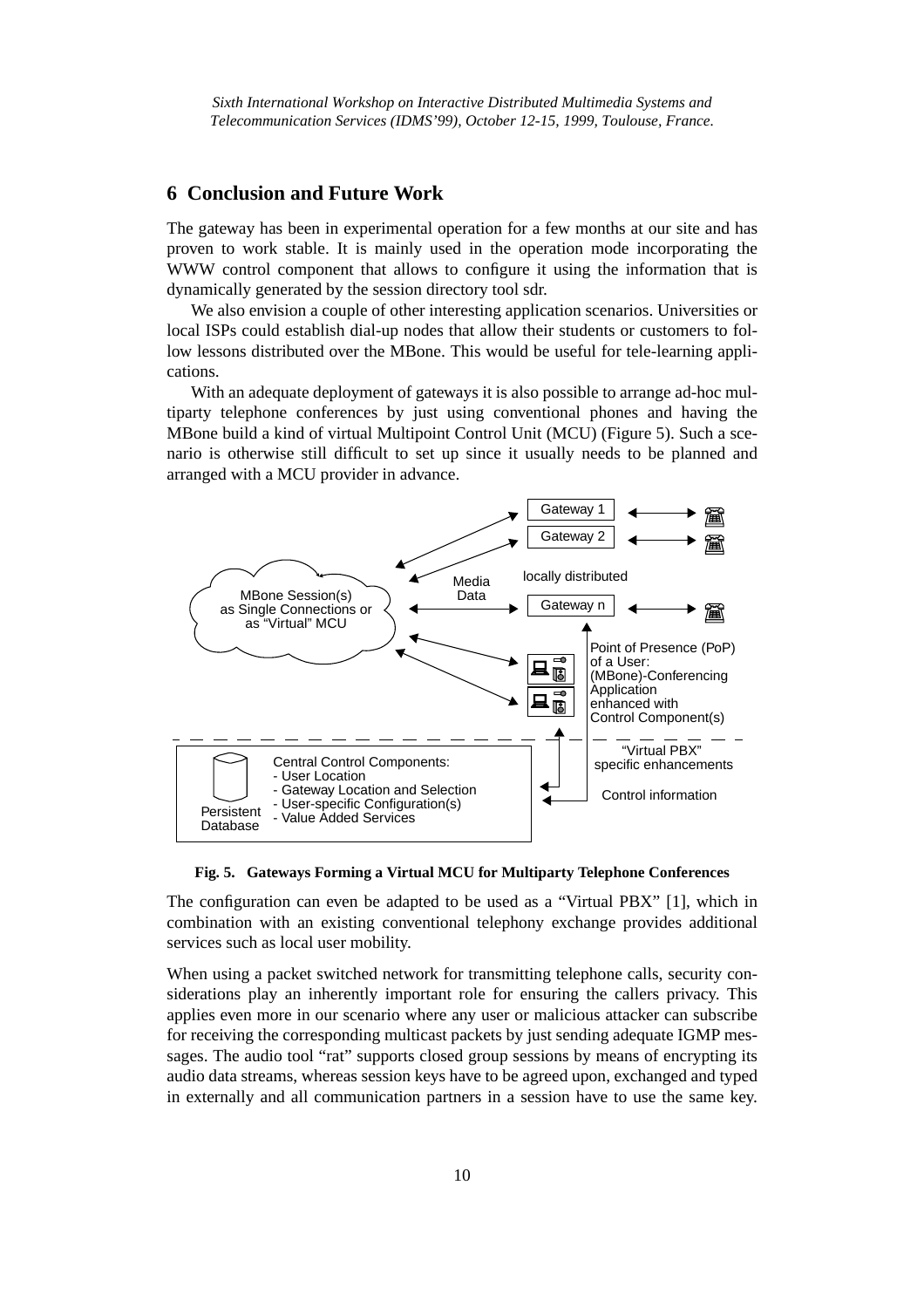<span id="page-10-0"></span>Therefore, we suggest to incorporate public key mechanisms for determining and exchanging session keys to authorized components which have to prove their authenticity in advance.

We consider parts of the implementation as appropriate building blocks for future applications spanning a wide range and covering for instance audio access to mailboxes or web content. With the emerging use of IP telephony, the realization of value-added applications becomes a very reasonable challenge. So it is quite reasonable to extent the accessibility of [the](#page-11-0) gateway to users of IP telephony applications as well.

The MBone2Tel Gateway is a convenient way to extend the range of potential participants in MBone audio conferences. We identified a number of additional usage scenarios where the gateway has experimentally been proven to be of great value. Currently we try to extend the possible range of interaction by incorporating an implementation of the H.323 protocol [17] developed as part of the Linux VOXILLA telecom project.

# **References**

| $[1]$ | R. Ackermann, J. Pommnitz, L. Wolf, R. Steinmetz. "Eine Virtuelle<br>PBX", 1. GI-Workshop "Multicast-Protokolle und Anwendungen",<br>Braunschweig, Mai 1999, S. 187-197                                                                          |
|-------|--------------------------------------------------------------------------------------------------------------------------------------------------------------------------------------------------------------------------------------------------|
| $[2]$ | R. Bennett, P. T. Kirstein. "Technical Innovations Deployed by the<br>MERCI Project", Proc Networkshop 25, Belfast, March 1997, pages<br>181-189                                                                                                 |
| $[3]$ | A. Black and P. Taylor. "Festival Speech Synthesis System: system<br>documentation (1.1.1)" Human Communication Research Centre,<br>Technical Report HCRC/TR-83, 1997,<br>http://www.cstr.ed.ac.uk/projects/festival/festival.html               |
| $[4]$ | A. Black and P. Taylor. "Festival Speech Synthesis System: system<br>documentation (1.1.1)" Human Communication Research Centre,<br>Technical Report HCRC/TR-83, 1997,<br>http://www.cstr.ed.ac.uk/projects/festival/festival.html               |
| $[5]$ | S. Clayman, B. Hestne, P. T. Kirstein. "The Interworking of Internet<br>and ISDN Networks for Multimedia Conferencing", IOS Press 1995                                                                                                           |
| [6]   | Mark Handley. "SAP: Session announcement protocol", Internet<br>Draft, Internet Engineering Task Force, Nov. 1996. Work in progress                                                                                                              |
| $[7]$ | Mark Handley. "The sdr Session Directory: An Mbone Conference<br>Scheduling and Booking System", Department of Computer Science<br>University College London Draft 1.1, 14th April 1996,<br>http://www-mice.cs.ucl.ac.uk/mice-nsc/tools/sdr.html |
| [8]   | International Telecommunication Union. "Visual telephone systems<br>and equipment for local area networks which provide a non-guaran-<br>teed quality of service", Recommendation H.323, Telecommunication                                       |

Standardization Sector of ITU, Geneva, Switzerland, May 1996